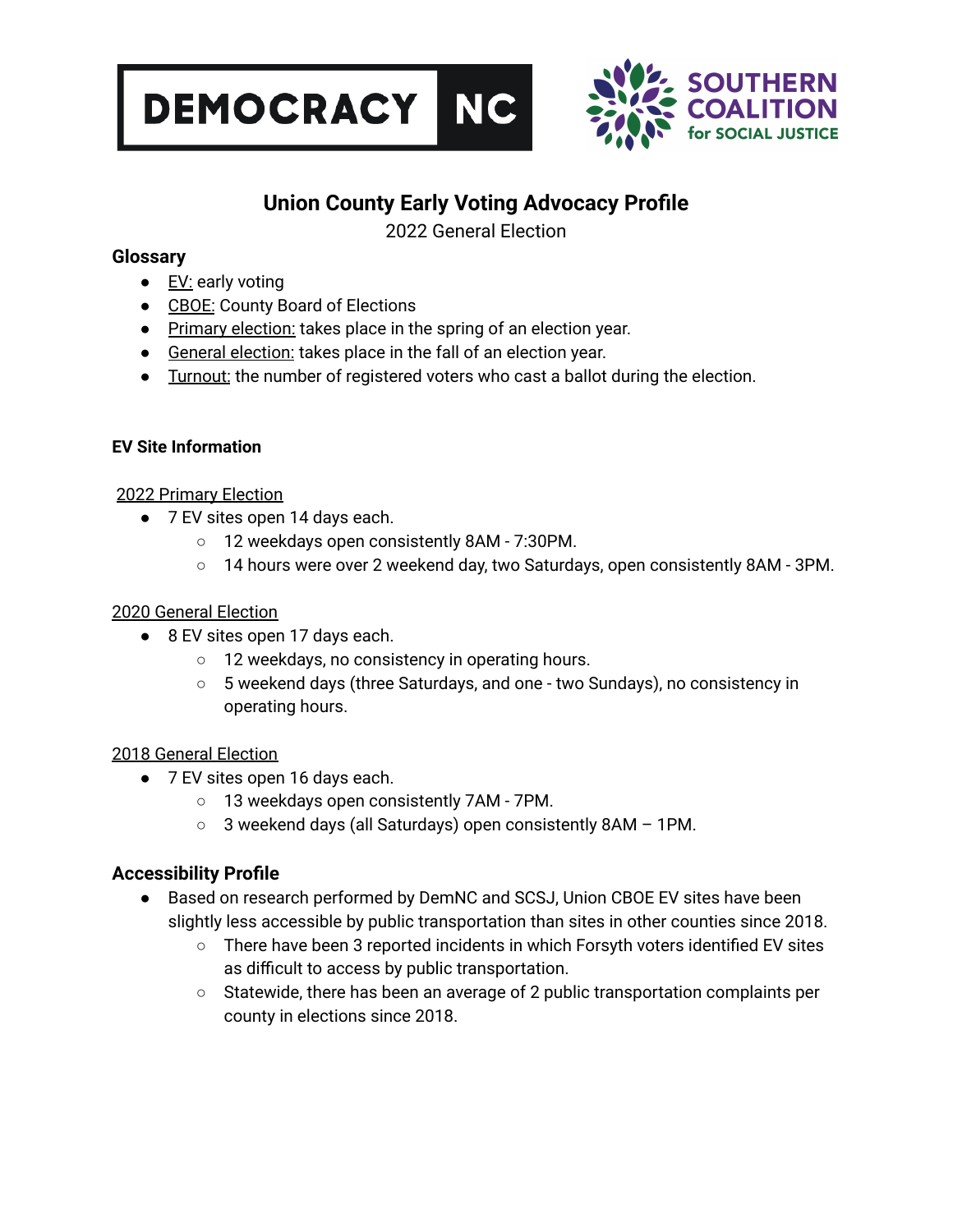



## **Union County Vote Share Snapshot**

| <b>2022 EV Primary Turnout</b>                             |              |              |              |              |        |  |
|------------------------------------------------------------|--------------|--------------|--------------|--------------|--------|--|
|                                                            | <b>ASIAN</b> | <b>BLACK</b> | <b>OTHER</b> | <b>WHITE</b> | Latiné |  |
| <b>EDWARDS MEMORIAL LIBRARY-HUGHES</b><br><b>ROOM</b>      | 1%           | 12%          | 3%           | 85%          | 1%     |  |
| <b>GRIFFIN ROOM, UNION COUNTY PUBLIC</b><br><b>LIBRARY</b> | 1%           | 14%          | 4%           | 82%          | 1%     |  |
| <b>HEMBY BRIDGE VFD</b>                                    | 1%           | 9%           | 5%           | 85%          | 1%     |  |
| <b>MINERAL SPRINGS VFD</b>                                 | 1%           | 7%           | 4%           | 88%          | 1%     |  |
| <b>STALLINGS VFD</b>                                       | 1%           | 14%          | 6%           | 80%          | 1%     |  |
| <b>WESLEY CHAPEL VFD</b>                                   | 2%           | 9%           | 6%           | 83%          | 2%     |  |
| <b>WESLEY CHAPEL VFD (MAIN)</b>                            | 1%           | 8%           | 5%           | 85%          | 1%     |  |

| <b>2020 EV General Turnout</b>    |              |              |              |              |        |  |
|-----------------------------------|--------------|--------------|--------------|--------------|--------|--|
|                                   | <b>ASIAN</b> | <b>BLACK</b> | <b>OTHER</b> | <b>WHITE</b> | Latiné |  |
| <b>HEMBY BRIDGE VFD</b>           | 1%           | 8%           | 15%          | 75%          | 3%     |  |
| MARVIN RIDGE HIGH SCHOOL          | 5%           | 8%           | 18%          | 69%          | 3%     |  |
| <b>MINERAL SPRINGS VFD</b>        | 1%           | 6%           | 10%          | 83%          | 2%     |  |
| MONROE HIGH SCHOOL                | 1%           | 21%          | 13%          | 65%          | 5%     |  |
| <b>REA VIEW ELEMENTARY SCHOOL</b> | 3%           | 4%           | 16%          | 77%          | 2%     |  |